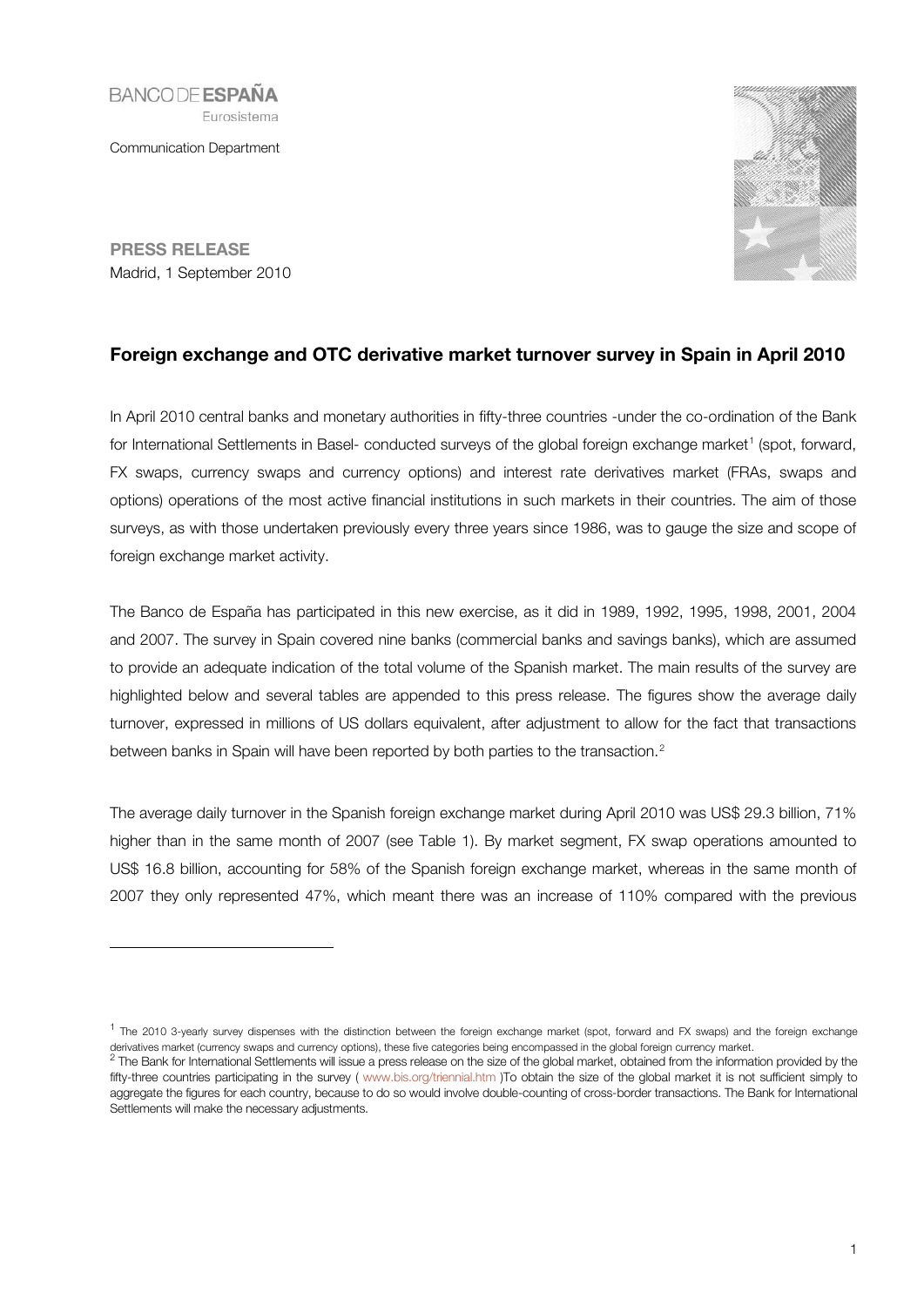2007 survey. The average daily turnover in the spot market was US\$ 8.3 billion, an increase of 34% from the 2007 amount, and spot transactions accounted for 28% of net reported exchange market activity. The average daily turnover in outright forward transactions was US\$ 2.7 billion, up 30% from the 2007 amount, representing 9% of the transactions, while in 2007 they represented 12% of the total. Currency swaps accounted for 2%, an increase of 413% compared with 2007. Finally, 3% of operations were currency options and, although this proportion was lower than in the same month of 2007, these transactions increased by 21% in absolute terms.

By currency (see Table 2), the US dollar predominated in foreign exchange turnover, being present in 84% of total transactions, while the euro was traded in 53% of operations. Euro/US dollar transactions accounted for 42% of total transactions (see Table 3), with the following breakdown: 42% of spot transactions (see Table 4), 41% of outright forwards (see Table 5), 40% of FX swaps (see Table 6), 53% of currency swaps (see Table 8) and 49% of options (see Table 9). The euro/other currency transactions accounted for 12% of total transactions and US dollar/other currency transactions 42%. Finally, transactions in which neither the euro nor the US dollar were traded accounted for 4% of the total.

By counterparty, the total transactions were traded as follows: US\$ 18.1 billion with reporting dealers, representing 62% of the total; US\$ 2.1 billion with other financial institutions, representing 7%; and US\$ 9.1 billion with non-financial customers, representing 31%. In 2007, 11% of transactions were traded with the latter (see Table 10) and, consequently, there was a rise of 382% with respect to that year.

By geographical area, 9% of transactions were traded with Spanish counterparties, basically with non-financial customers (5%) and other financial institutions (2%), and 91% with cross-border counterparties, of which 60% were reporting dealers and 26% other financial institutions (see Table 10).

With regard to the maturities of swap transactions (see Table 7), the bulk of transactions (99%) were up to one year.

In the OTC interest rate market, the average daily turnover during April 2010 was US\$ 30.7 billion, an increase of 83% compared with the same month of 2007 (see Table 12). By instrument, turnover in swaps was US\$ 24.8 billion, 59% higher than in the same period in 2007, turnover in FRAs increased by 572% to US\$ 3.6 billion; and, finally, turnover in options was US\$ 2.3 billion, an increase of 241% from 2007.

The euro was the most traded currency, accounting for 89% of the total turnover in interest rate derivatives (see Table 12). This currency was used in 94% of the FRAs, in 93% of the swaps and in 39% of the options. The share of the US dollar increased in options, FRAs and swaps, although the share of options fell from 9% in 2007 to 6% in the current survey.

By counterparty (see Table 11), the turnover traded with reporting dealers was US\$ 19.9 billion, this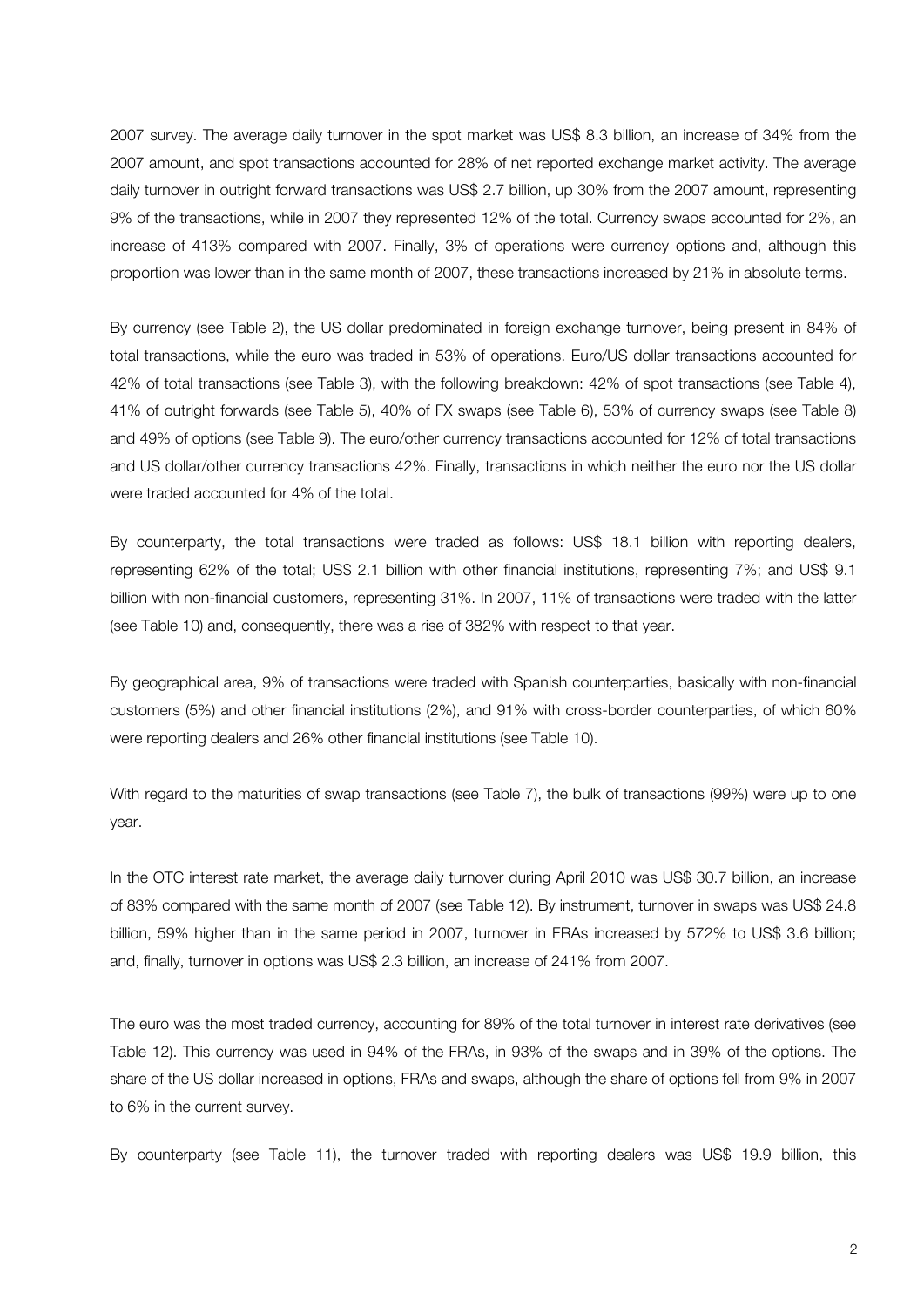counterparty being up by 79% with respect to april 2007; that with other financial institutions was US\$ 2.7 billion, down by 1%; and that with non-financial customers was US\$ 8.2 billion, up by 174%. As in the foreign exchange markets, the bulk of turnover was traded with cross-border counterparties, US\$ 19.2 billion being traded with reporting dealers, US\$ 2.4 billion with other financial institutions and US\$ 7.3 billion with nonfinancial customers.

*Reproduction is permitted provided that the source is acknowledged*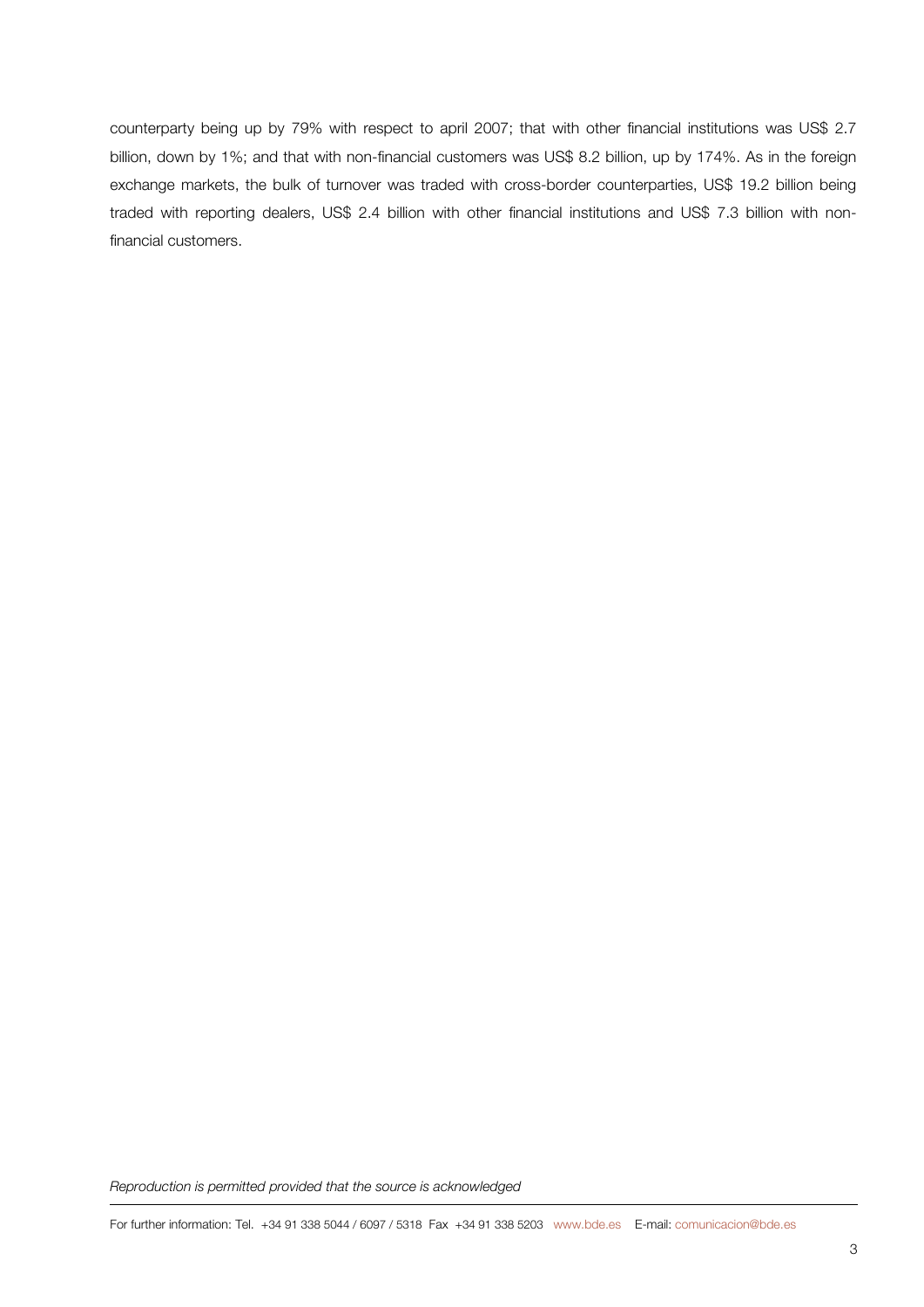# FOREIGN EXCHANGE AND OTC DERIVATIVES MARKETS

Daily average turnover in April 2010 (in millions of US dollar)

## FOREING EXCHANGE MARKET

TABLE 1 - GLOBAL FOREIGN EXCHANGE MARKET TURNOVER

| <b>INSTRUMENT</b>     |         | 2010           |         | 2007            |     |  |
|-----------------------|---------|----------------|---------|-----------------|-----|--|
|                       | Amount  | %              | Amount  | %               | %   |  |
| Total                 | 29 322  | 100            | 17 126  | 100             | 71  |  |
| Spot                  | 8 2 7 4 | 28             | 6 1 8 4 | 36              | 34  |  |
| Forwards              | 2 6 6 8 | 9              | 2 0 5 6 | 12 <sub>1</sub> | 30  |  |
| FX swaps              | 16831   | 58             | 8021    | 47              | 110 |  |
| <b>Currency Swaps</b> | 659     | $\overline{2}$ | 128     |                 | 413 |  |
| <b>Options</b>        | 891     | 3              | 737     |                 | 21  |  |

### TABLE 2 - CURRENCY DISTRIBUTION

|                 |              | 2010        |                 |                |                          |                |  |  |  |
|-----------------|--------------|-------------|-----------------|----------------|--------------------------|----------------|--|--|--|
| <b>CURRENCY</b> | <b>TOTAL</b> | <b>SPOT</b> | <b>FORWARDS</b> | <b>FX SWAP</b> | CURRENCY<br><b>SWAPS</b> | <b>OPTIONS</b> |  |  |  |
|                 | %            | %           | %               | $\%$           | %                        | %              |  |  |  |
| Euro            | 53           | 60          | 53              | 49             |                          | 58             |  |  |  |
| Dólar USA       | 84           | 76          | 87              | 88             | 82                       | 68             |  |  |  |
| Otras           | 58           | 58          | 59              | 60             | 47                       | 51             |  |  |  |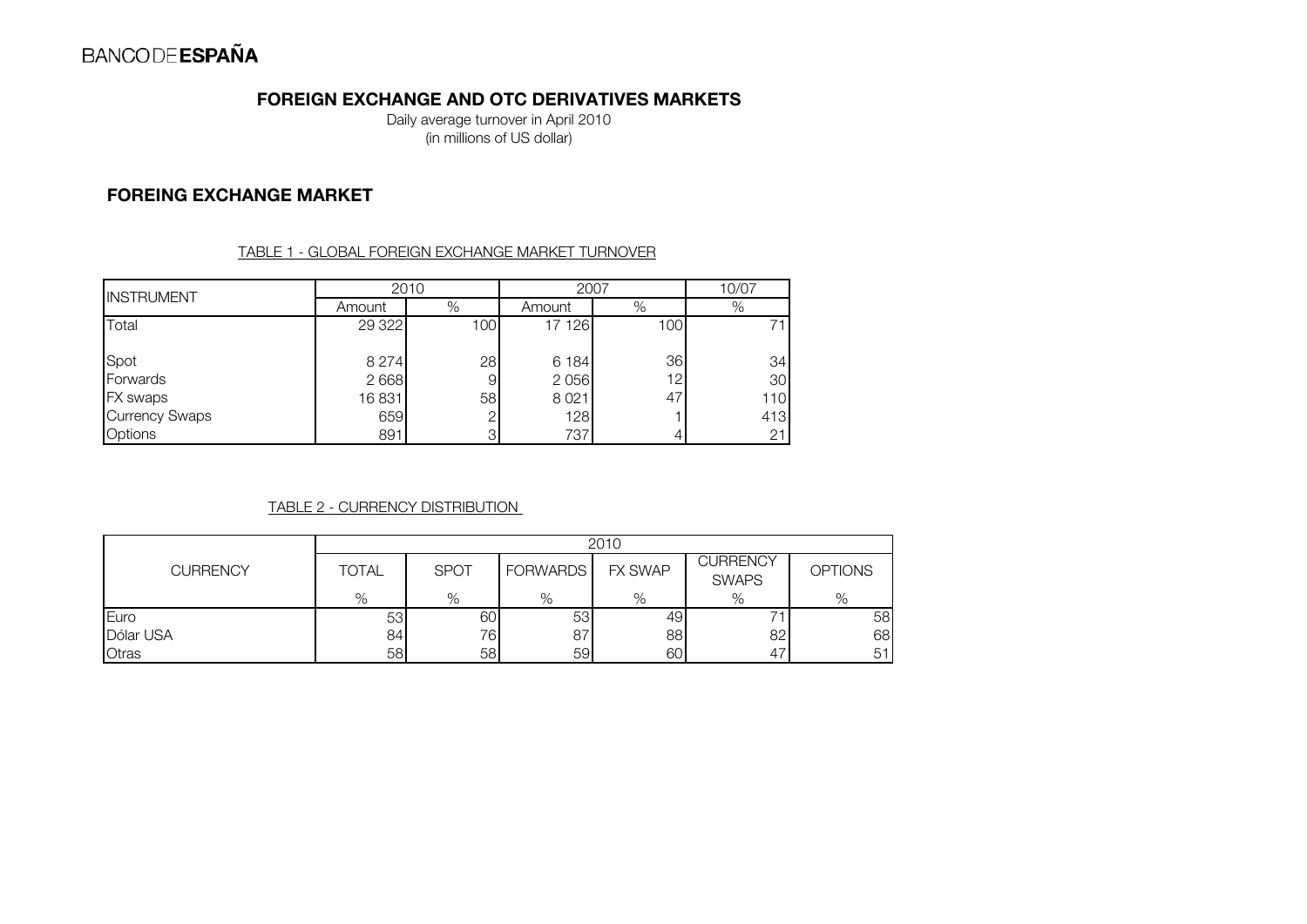#### TABLE 3 - REPORTED FOREIGN EXCHANGE TURNOVER BY CURRENCY PAIRS

| <b>CURRENCY PAIRS</b> | 2010    |      | 2007    | 10/07 |     |
|-----------------------|---------|------|---------|-------|-----|
|                       | Amount  | %    | Amount  | %     |     |
| Total                 | 29 3 22 | 1001 | 17 126  | 1001  |     |
| Euro/US Dollar        | 12 194  | 421  | 10 250  | 60    | 19  |
| Euro/Other            | 3 3 8 4 | 12   | 1 502   | 9     | 125 |
| US Dollar/Other       | 12 414  | 42.  | 5 3 4 3 | 31    | 132 |

### TABLE 4 - SPOT BY CURRENCY PAIRS

| <b>CURRENCY PAIRS</b> | 2010    |     | 2007    | 10/07 |                 |
|-----------------------|---------|-----|---------|-------|-----------------|
|                       | Amount  | %   | Amount  | %     | %               |
| Total                 | 8 2 7 4 | 100 | 6 1 8 4 | 100   | 34 <sub>1</sub> |
| Euro/US Dollar        | 3511    | 42  | 3895    | 63    | $-10$           |
| Euro/Other            | 1457    | 18  | 718     | 12    | 103             |
| US Dollar/Other       | 2800    | 34  | 551     | 25    | 81              |

## TABLE 5 - FORWARDS BY CURRENCY PAIRS

| <b>CURRENCY PAIRS</b> | 2010   |      | 2007   | 10/07            |       |
|-----------------------|--------|------|--------|------------------|-------|
|                       | Amount | %    | Amount | %                | $\%$  |
| <b>TOTAL</b>          | 2668   | 1001 | 2056   | 100 <sub>l</sub> | 30    |
| Euro/US Dollar        | 082    | 41   | 359    | 66               | $-20$ |
| Euro/Other            | 324    | 12   | 161    |                  | 102   |
| US Dollar/Other       | 248    | 47   | 535    | 26               | 133   |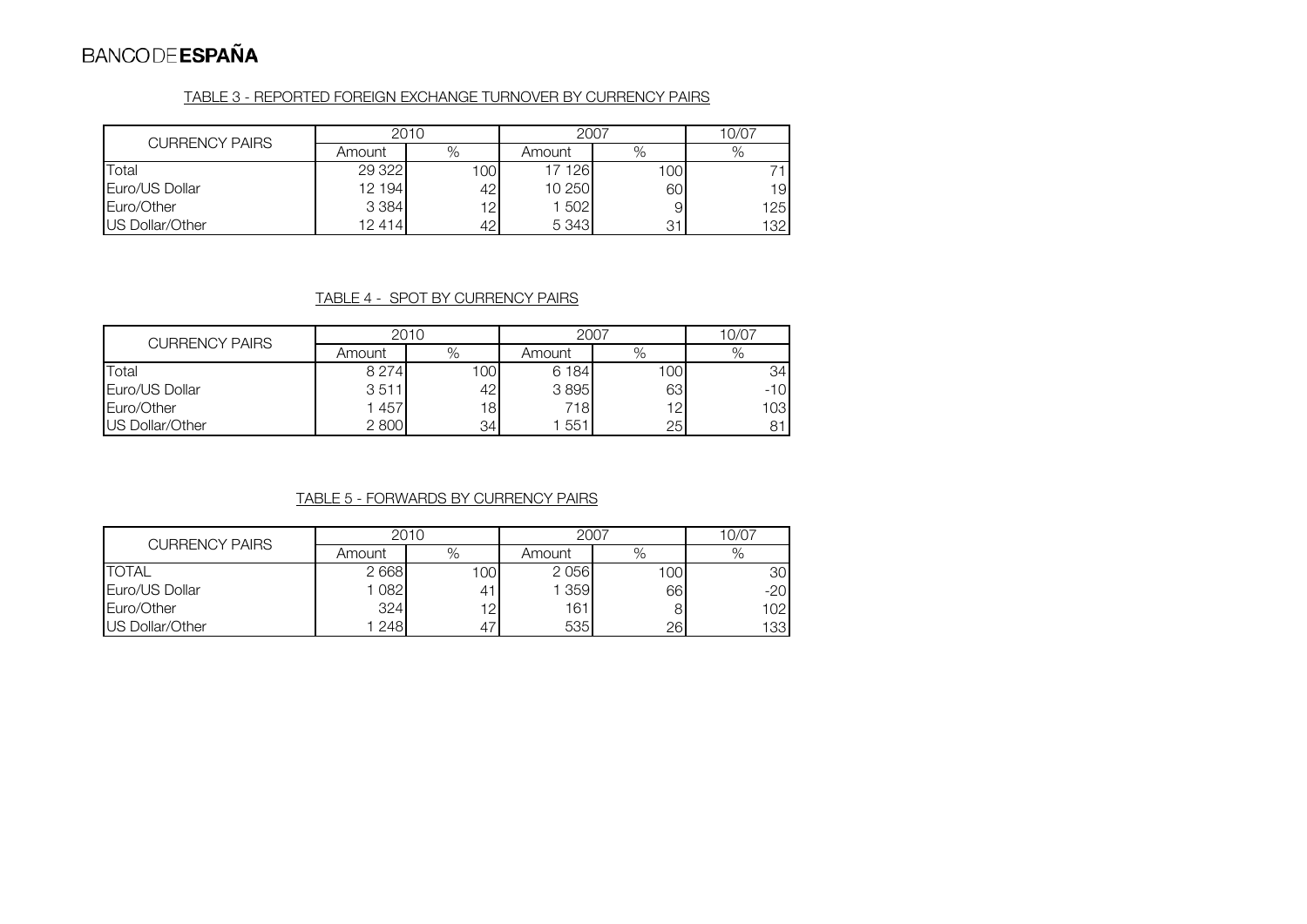#### TABLE 6 - FX SWAPS BY CURRENCY PAIRS

| <b>CURRENCY PAIRS</b> | 2010    |      | 2007   | 10/07 |      |
|-----------------------|---------|------|--------|-------|------|
|                       | Amount  | %    | Amount | %     | %    |
| <b>TOTAL</b>          | 16831   | 1001 | 8021   | 1001  | 110I |
| Euro/US Dollar        | 6816    | 40   | 4 535  | 57    | 50   |
| Euro/Other            | 1407    | 8    | 431    | 5     | 227  |
| US Dollar/Other       | 8 0 0 4 | 48   | 3047   | 38    | 163  |

### TABLE 7 - FX SWAPS BY MATURITY

| <b>MATURITY</b>                    | 2010 | 2007 |  |
|------------------------------------|------|------|--|
|                                    | $\%$ |      |  |
| <b>TOTAL</b>                       | 100  |      |  |
| seven days or less                 | 76   |      |  |
| over seven days and up to one year | 23   | 15   |  |
| over one year                      |      |      |  |

#### TABLE 8 - CURRENCY SWAPS BY CURRENCY PAIRS

| <b>CURRENCY PAIRS</b> | 2010   |                 | 2007   | 10/07 |      |
|-----------------------|--------|-----------------|--------|-------|------|
|                       | Amount | %               | Amount | %     | %    |
| Total                 | 659    | 1001            | 128    | 100   | 413  |
| Euro/US Dollar        | 350    | 53              | 89     | 69    | 292  |
| Euro/Other            | 117    | 18 <sup>1</sup> | 37     | 29    | 220  |
| US Dollar/Other       | 191    | 29              | 3      |       | 7166 |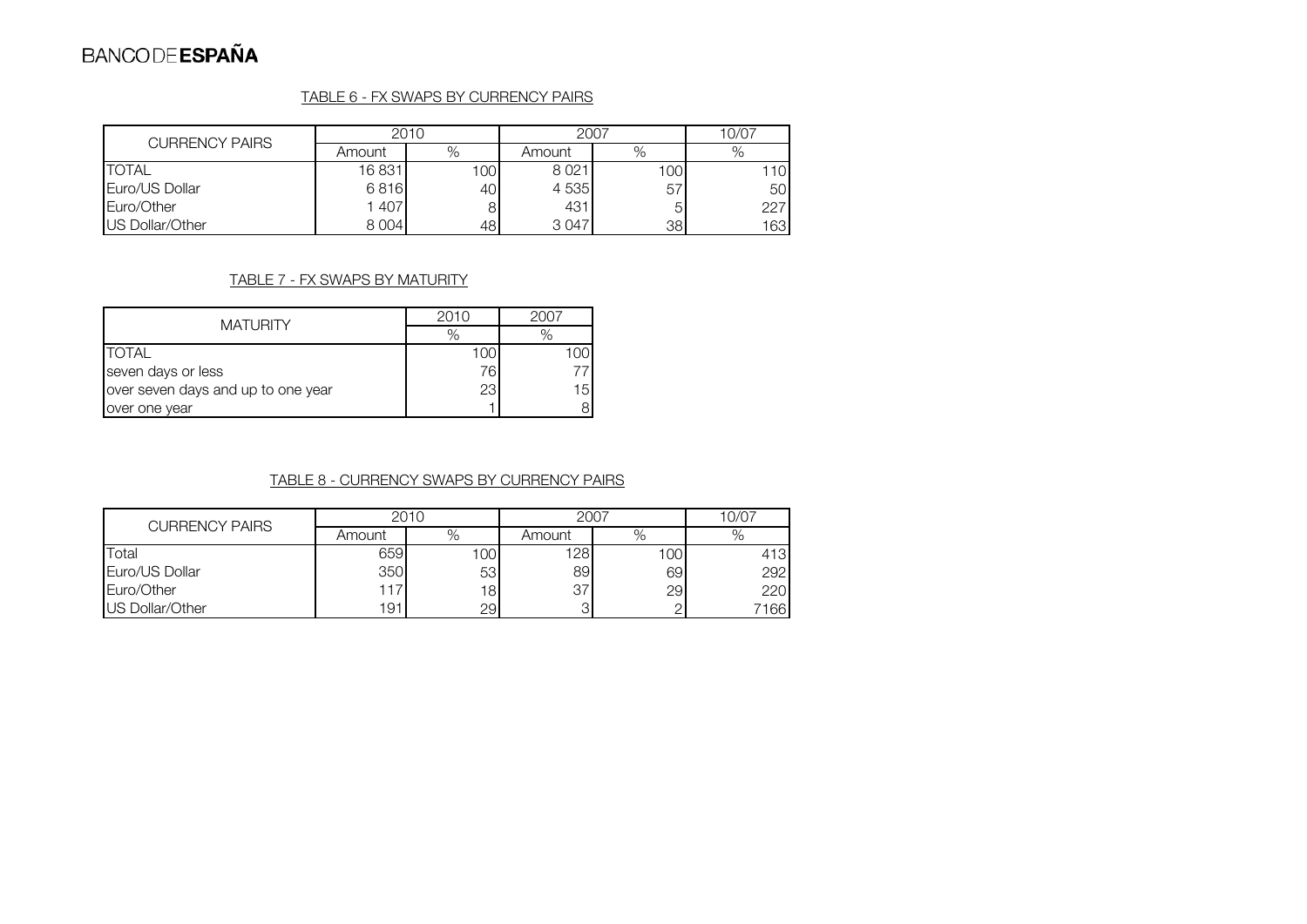## TABLE 9 - OPTIONS BY CURRENCY PAIRS

| <b>CURRENCY PAIRS</b> | 2010   |     | 2007   | 10/07 |       |
|-----------------------|--------|-----|--------|-------|-------|
|                       | Amount | %   | Amount | %     |       |
| Total                 | 891    | 100 | 737    | 100   | ∩⊣    |
| Euro/US Dollar        | 435    | 49  | 371    | 50    |       |
| Euro/Other            | 78     | 9   | 156    | 21    | -50   |
| US Dollar/Other       | 70     | 191 | 207    | 28    | $-18$ |

## TABLE 10 - FOREIGN EXCHANGE MARKET TURNOVER BY COUNTERPARTY

| <b>COUNTERPARTY</b>               | 2010    |     | 2007   | 10/07 |                 |
|-----------------------------------|---------|-----|--------|-------|-----------------|
|                                   | Amount  | %   | Amount | %     | %               |
| <b>TOTAL</b>                      | 29 3 22 | 100 | 17 126 | 100   | 71              |
| with reporting dealers            | 18 134  | 62  | 13 550 | 79    | 34              |
| - local                           | 472     | ⌒   | 253    |       | 87              |
| - cross-border                    | 17662   | 60  | 13 297 | 78    | 33              |
| with other financial institutions | 2061    |     | 1684   | 10    | 22              |
| - local                           | 504     | ⌒   | 424    | ◠     | 19              |
| - cross-border                    | 1 557   | 5   | 1 260  |       | 24              |
| with non-financial customers      | 9 1 2 7 | 31  | 1893   |       | 382             |
| - local                           | 1475    | 5   | 1092   | 6     | 35 <sup>1</sup> |
| - cross-border                    | 7652    | 26  | 801    | 5     | 855             |